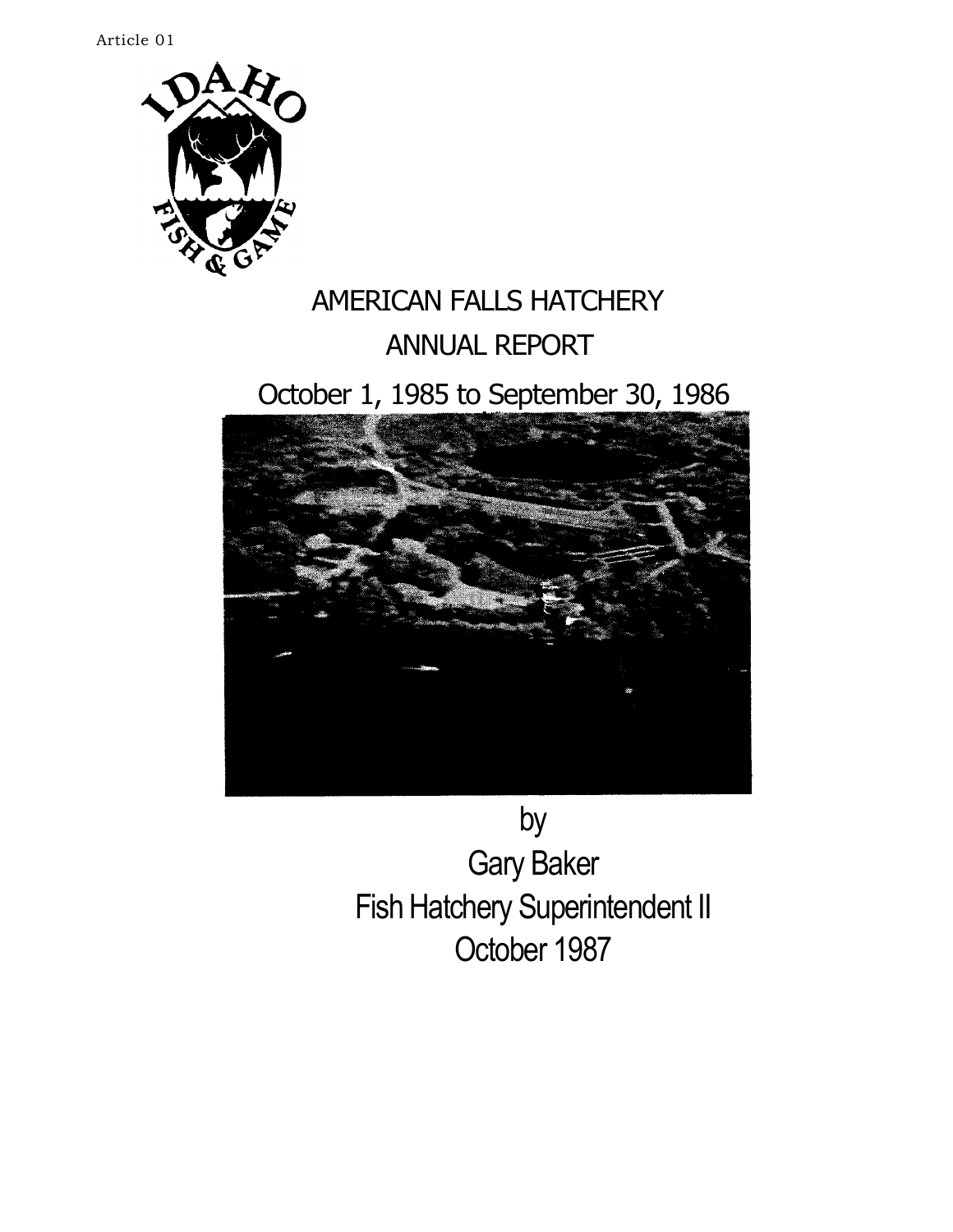## **TABLE OF CONTENTS**

## **Page**

# LIST OF TABLES

| Table 1. Fish production at American Falls Hatchery, 1985 to |
|--------------------------------------------------------------|
| Table 2. Fish feed utilized at American Falls Hatchery, 1985 |
| Table 3. Fish distribution to other hatcheries 3             |
| Table 4. Fish received from other hatcheries 3               |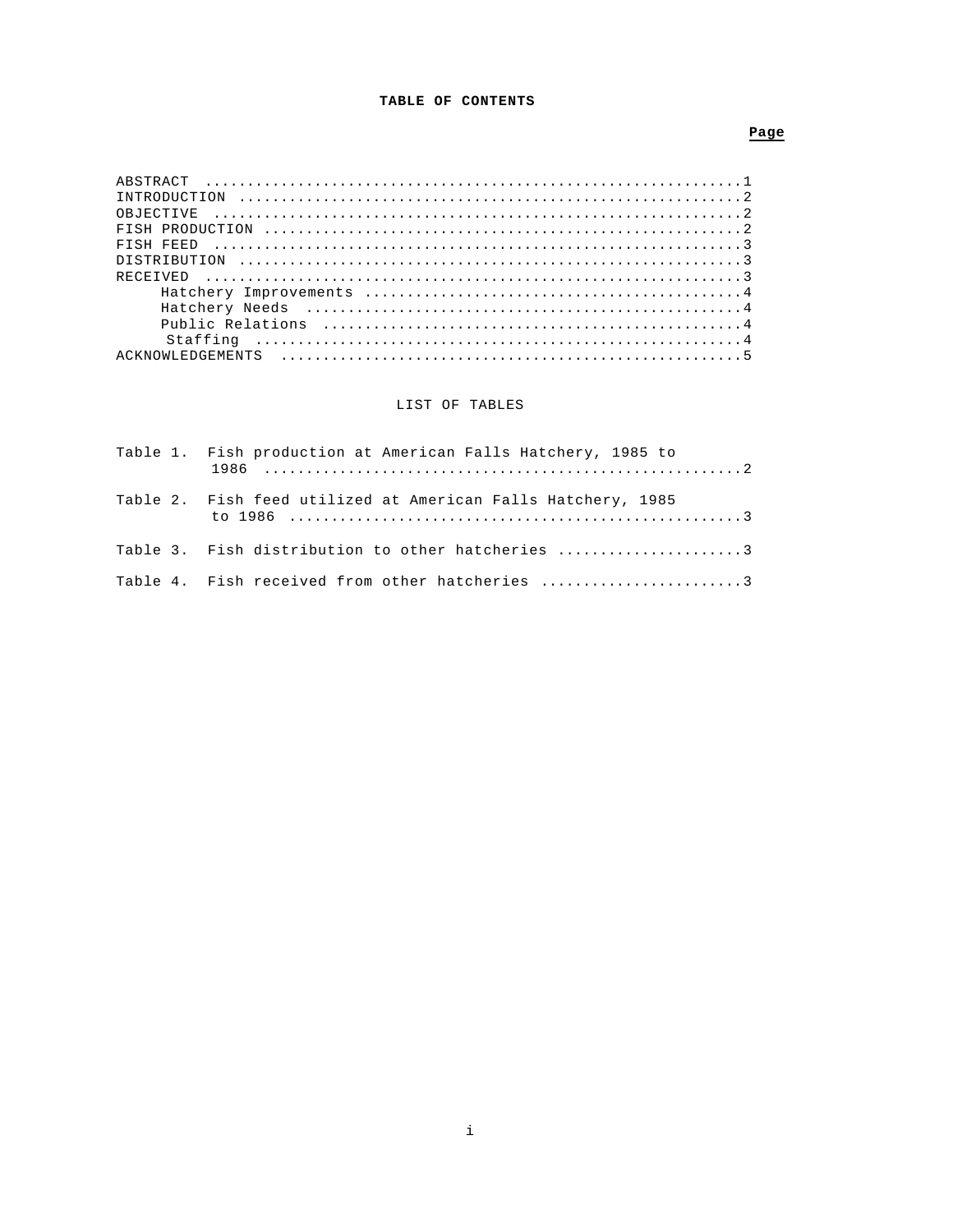### **ABSTRACT**

American Falls is a production station for catchable and fingerling rainbow trout. Overall production was 1,430,332 rainbow trout, weighing 207,955 pounds. Overall feed conversion was 1.33.

Author:

Gary Baker Fish Hatchery Superintendent II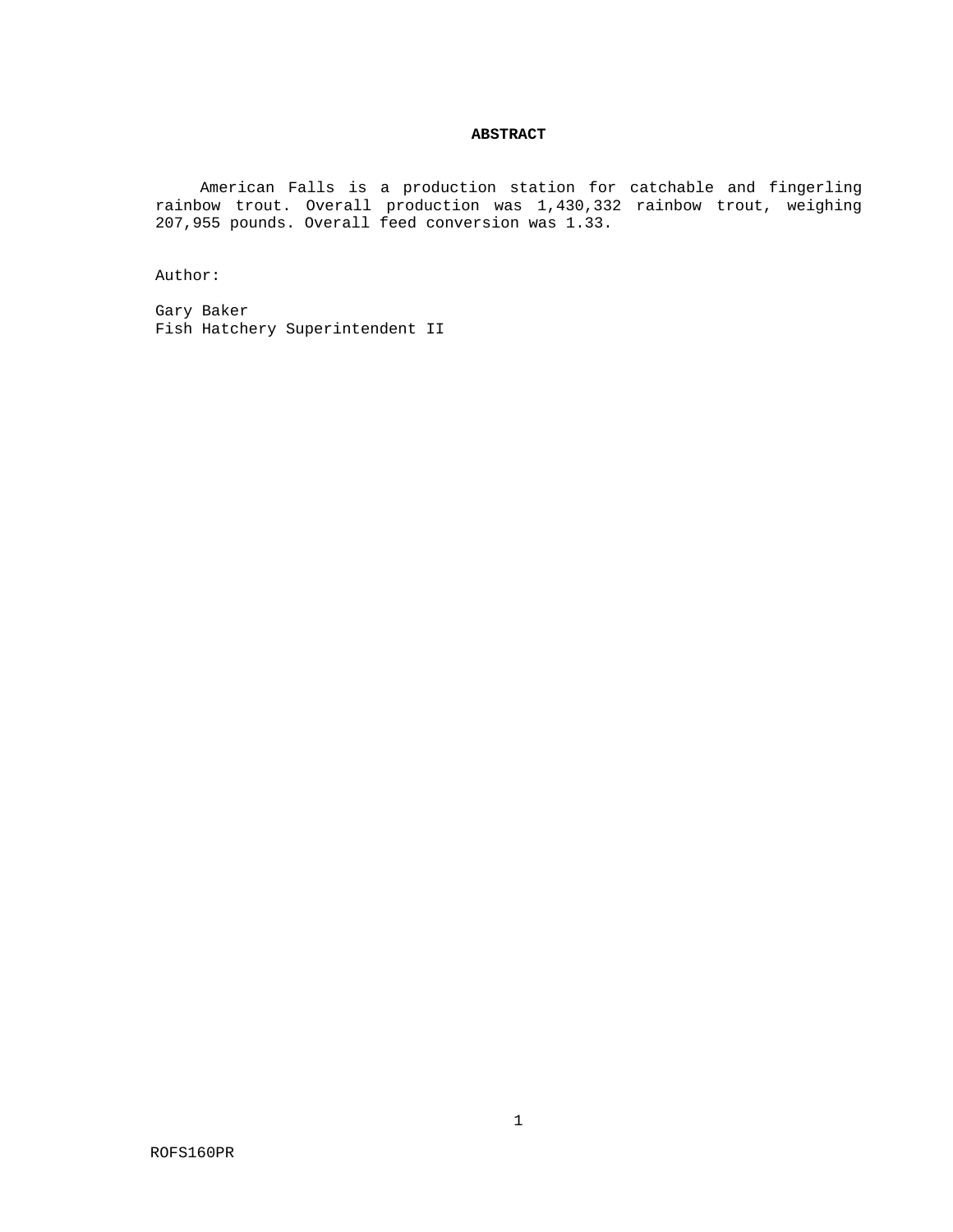#### **INTRODUCTION**

American Falls Hatchery is located one-half mile downstream of the American Falls Reservoir Dam on the northern bank of the Snake River. Reuger Springs provides approximately 20 cfs of 55°F water. Packed columns reduce nitrogen gas saturation to 104% and increase dissolved oxygen to from 8.4 to 9.0 ppm.

Facilities include three residences, temporary quarters, nursery building with office, shop and feed storage, equipment storage and fire and irrigation buildings.

Egg and fry production units include ten double stack Heath incubators and ten circular Heath vats. Ten fish production raceways are 4 ft x 8 ft x 200 ft each, with a water flow of 900 gpm. Four 50 ft x 400 ft ponds act as settling basins.

#### **OBJECTIVE**

To produce 150,000 to 175,000 lb of disease-free rainbow trout for statewide stocking programs.

#### **FISH PRODUCTION**

Table 1. Fish production at American Falls Hatchery, 1985 to 1986.

|                               | $0" - 3"$   |    | $3" - 6"$   |                |          | $6 + "$         |         | Total   |
|-------------------------------|-------------|----|-------------|----------------|----------|-----------------|---------|---------|
| Species                       | No.         | Δb | No.         | lb             | No.      | lb              | No.     | lb      |
| Rainbow<br>$(R-1)$<br>Rainbow | 182,618 631 |    | $0\qquad 0$ |                | $\Omega$ | $\Omega$        | 182,618 | 631     |
| $(R-2)$                       | $\Omega$    |    | 0           | $\overline{0}$ |          | 742,531 180,259 | 742,531 | 180,259 |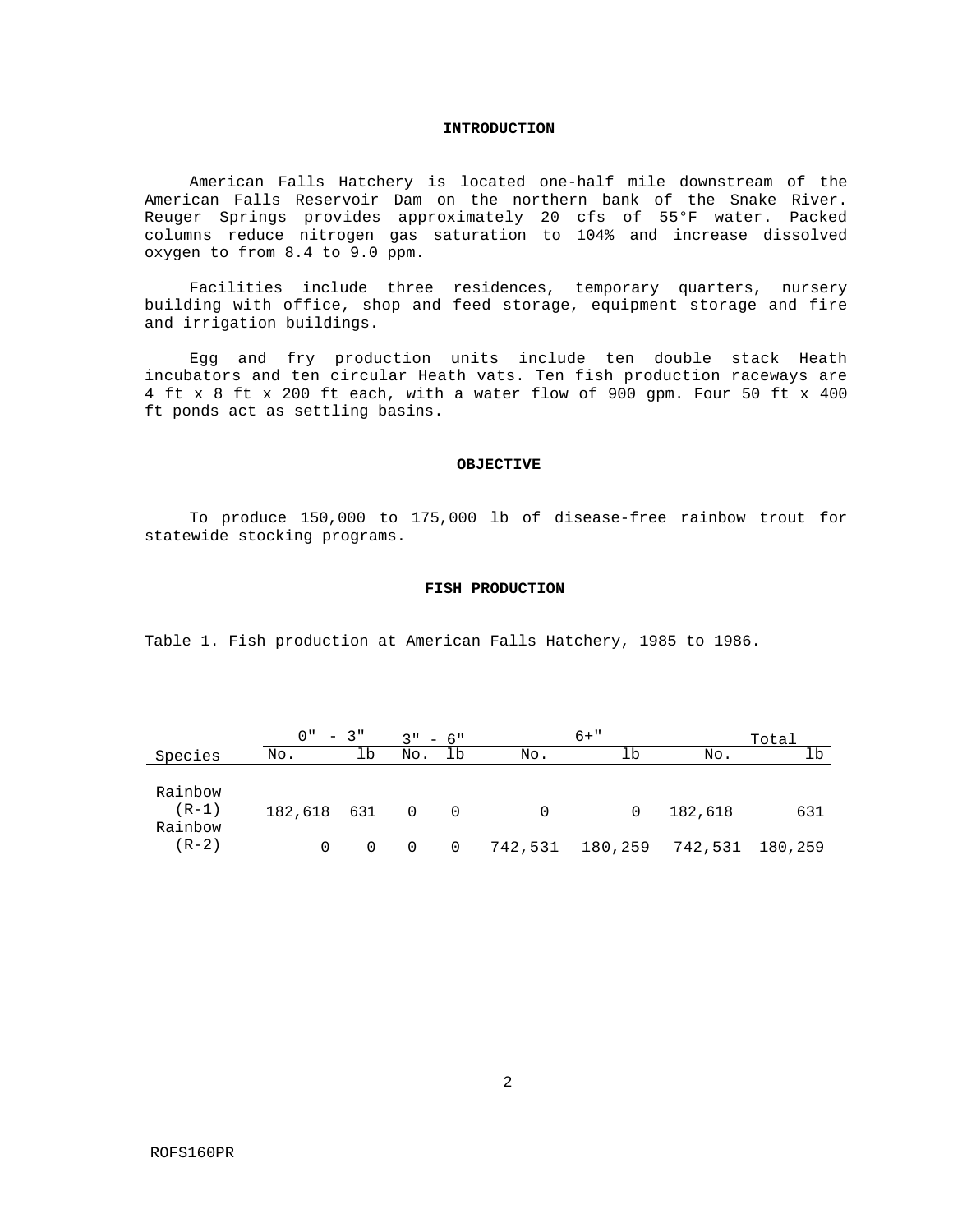## **FISH FEED**

Table 2. Fish food utilized at American Falls Hatchery, 1985 to 1986.

| Manufacturer     | Size          | Pounds  | Cost     |
|------------------|---------------|---------|----------|
| Clear Springs    | All sizes     | 189,373 | \$29,534 |
| Rangen Regular   | $1/8"$ pellet | 84,634  | 14,347   |
| Rangen Medicated | #Sand#6       | 3,325   | 975      |
| Totals           |               | 277,332 | \$44,856 |

## **DISTRIBUTION**

Table 3. Fish distribution to other hatcheries.

| Hatchery   | Number  | Pound  |
|------------|---------|--------|
|            |         |        |
| Hagerman   | 182,618 | 631    |
| McCall     | 97,225  | 26,175 |
| Kamiah     | 28,249  | 8,630  |
| Clark Fork | 117,380 | 34,250 |
| Ashton     | 17,050  | 5,500  |
| Hayspur    | 40,240  | 15,200 |
| Grace      | 2,500   | 1,000  |

### **RECEIVED**

Table 4. Fish received from other hatcheries.

| Hatchery | Number  | Pounds |
|----------|---------|--------|
| Grace    | 119,500 | 1,732  |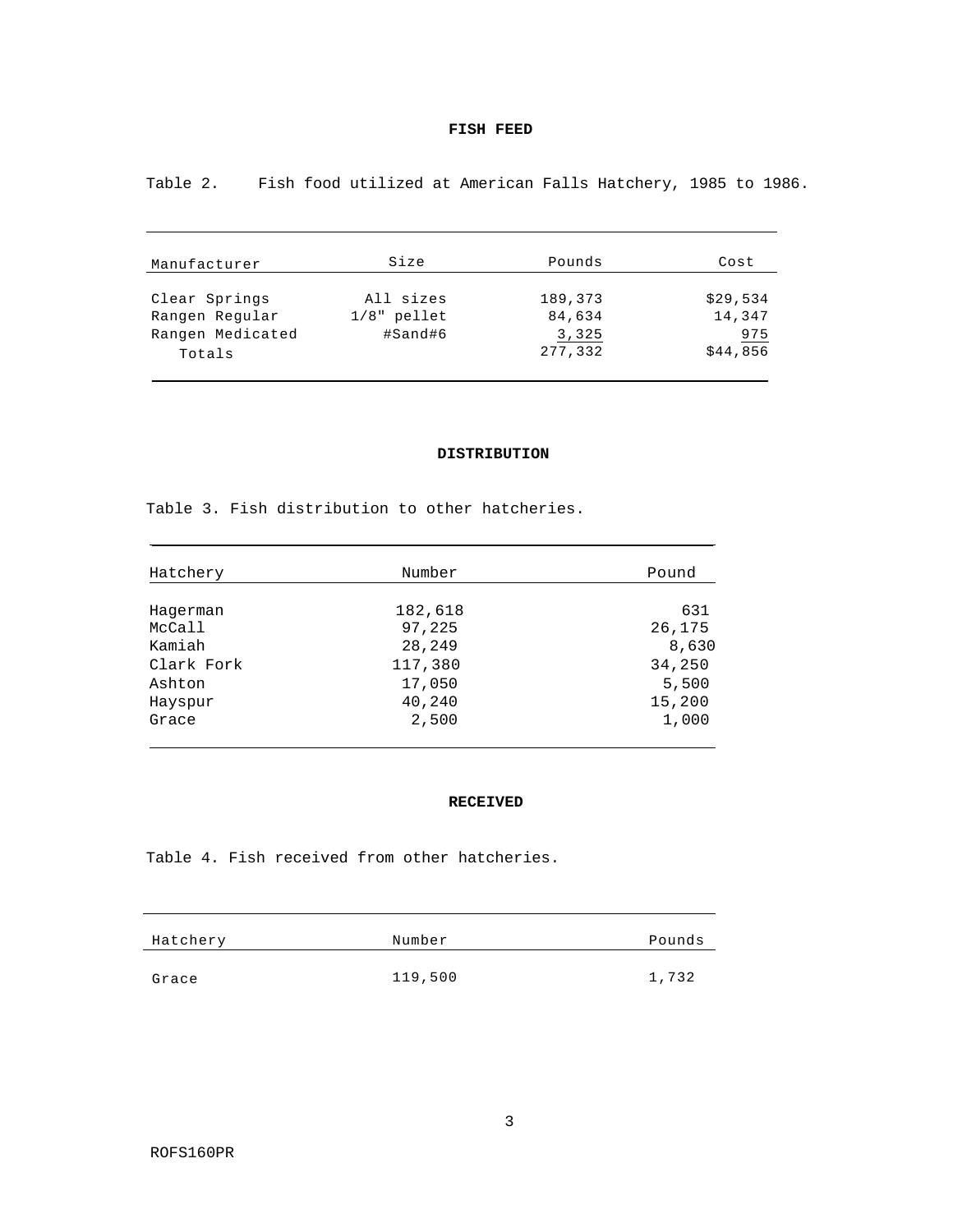#### **Hatchery Improvements**

All building exteriors were painted by the engineering crew. The interiors of the shop and two residences were painted by hatchery personnel. A fire protection pump was purchased and installed in a new 9 ft x 14 ft building. The irrigation pump and engine were overhauled by hatchery personnel. Landscaping, including tree and shrub planting, was done by hatchery personnel.

#### **Hatchery Needs**

- 1. Exposed water in spring area needs to be covered with rocks to reduce chances of disease transmission to fish.
- 2. Two 24,000 lb feed bins are needed to replace the existing rusted bin.
- 3. Hatchery grounds landscaping and irrigation system needs to be completed.
- 4. Residence 11 needs roofing and siding.
- 5. Roadway surfaces need to be asphalted.
- 6. Another permanent employee needs to be hired to meet workload demands.
- 7. Bird screening over raceways needs replaced.

#### **Public Relations**

In addition to fishermen contacts during stocking operations, numerous school and scout group tours were conducted.

## **Staff**

The permanent staff consists of a Fish Hatchery Superintendent II and a Fish Hatchery Superintendent I. One Bio-Aide and up to three temporary laborers are employed as needed.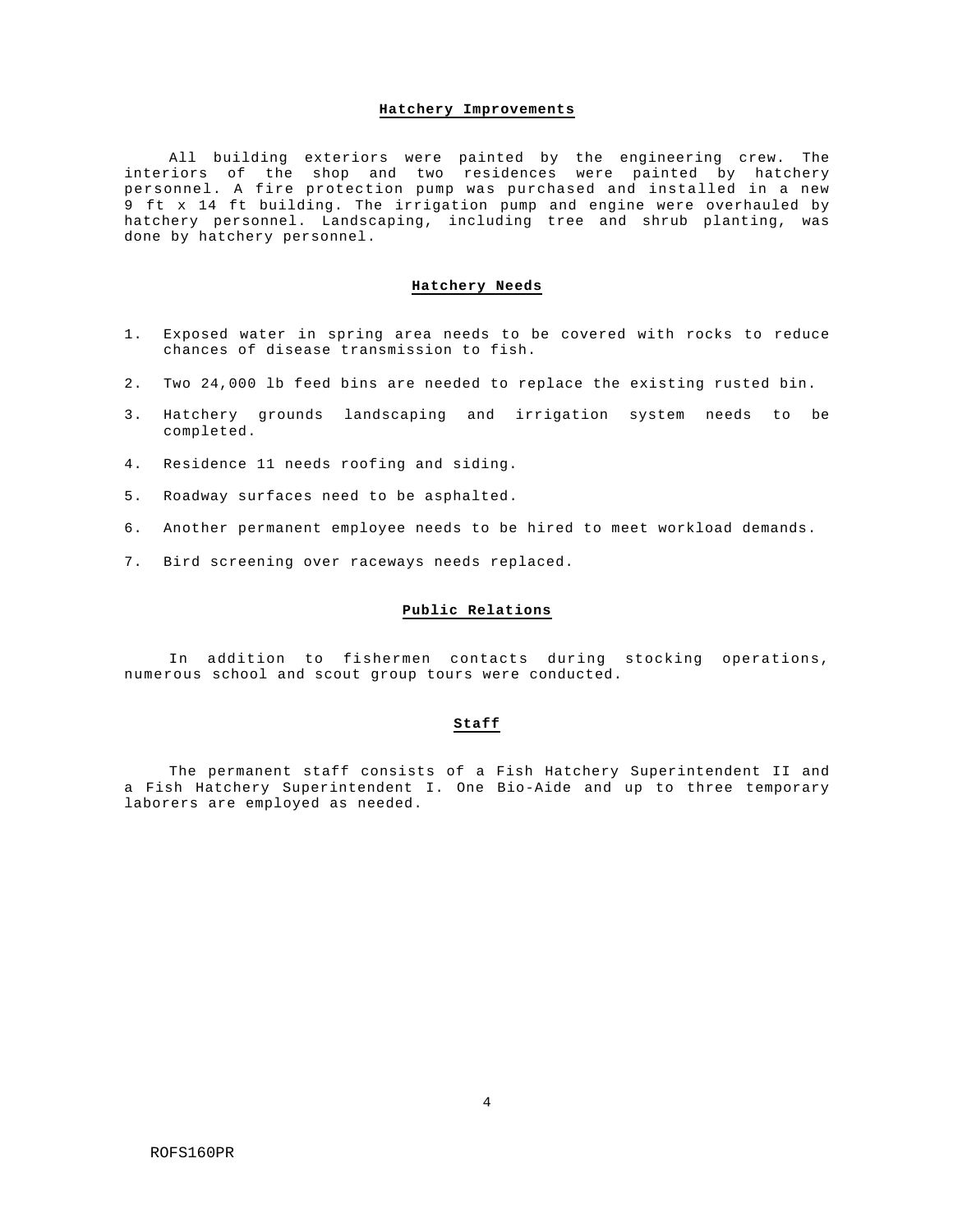## **ACKNOWLEDGEMENTS**

Hatchery staff:

Gary Baker, Fish Hatchery Superintendent II Dave Billman, Fish Hatchery Superintendent I Marc Arms, Bio-Aide and Laborer Sherman Sprauge, Laborer